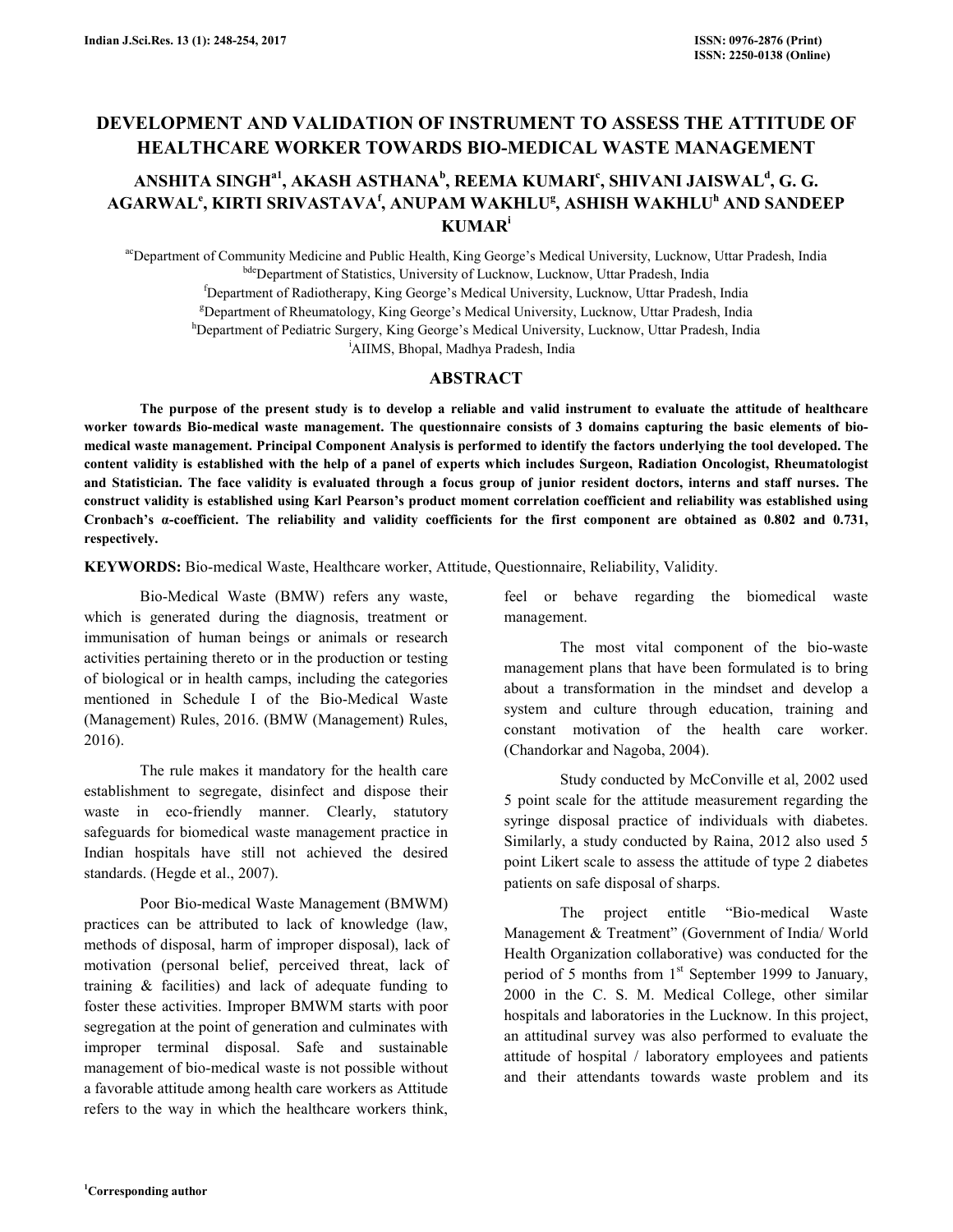management. Data was collected with the help of questionnaire. (Agarwal et al., 2012).

 In the present study the modified version of attitudinal survey questionnaire of Bio-medical Waste Management & Treatment project was used after including more questions based on the personal belief (Social factor), healthcare setting and demographic details. Aim of the present article is to establish the reliability and validity of a tool to assess the attitude of healthcare worker regarding Bio-medical waste management.

# **MATERIALS AND METHODS**

 A questionnaire was developed to assess the attitude of healthcare worker towards Bio-medical Waste Management. The questionnaire includes 58 questions arranged into three different sections. First section includes four questions related to health care setting, second section includes five questions related to sociodemographic profile and third section includes 39 questions related to the attitude towards psychosocial variables (waste management). The questionnaire was administered over 260 subjects including Doctors, nurses, lab technicians and sweepers of King George Medical University.

## **Statistical Analysis**

## **Principal Component Analysis**

 A principal component analysis (PCA) was performed (i) to reduce the number of questionnaire items and (ii) to determine, if any, empirically derivable subscales. In PCA new variables are generated, called as principle component, which are linear function of the observed variables. The first principal component accounts for as much of the variability in the data and each succeeding component in turn account for maximum possible variability under the condition that it is uncorrelated with the preceding components.

 Kaiser's criterion was used to retain the individual items. According to this criterion the components with Eigen-values  $\geq 1.0$  and including three or more items were considered significant and the individual items having component loadings of  $\geq 0.10$  on these components were retained for the final questionnaire having component.

## **Translational validity**

### **Content Validity**

 It is the extent to which the measuring instrument provide adequate coverage of the topic under study and ensure the contents of the questionnaire were appropriate and relevant to the study purpose. Content validity indicates the content reflects a complete range of the attributes under study and was established with the help of a panel of experts of related fields. (DeVon et al., 2007)

## **Face Validity**

 Face validity indicates the questionnaire appears to be appropriate to the study purpose and content area. It is the easiest validation process to undertake but it is the weakest form of validity. It justified the appearance of the questionnaire in terms of feasibility, readability, consistency of style and formatting and the clarity of the language used. It is established with the help of a focus group. (DeVon et al., 2007) (Haladyna, 2012) (Trochim and Donnelly, 2001)

## **Construct Validity**

 Construct validity refers to the degree to which the items on an instrument relate to the relevant theoretical construct. (DeVon et al., 2007) (Kane, 2001) Construct validity is a quantitative value rather than a qualitative distinction between 'valid' and 'invalid'. It refers to the degree to which the intended variable (construct) relates to the proxy variables (indicators). (Hunter and Schmidt, 2004) Product-moment correlations were computed between component scores and the waste to assess construct validity.

#### **Reliability**

 Once the validity procedures were completed, the final version of the questionnaire was examined to assess its reliability. Reliability refers to the ability of a questionnaire to consistently measure an attribute and how well the items fit together, conceptually. To establish the reliability Cronbach's α was used. Cronbach's α was computed for the components obtained by using PCA.

## **RESULTS AND DISCUSSION**

#### **Socio-demographic Profile**

 To establish the reliability and validity of the tool survey was conducted over 261 subjects of King George Medical University. Among these subjects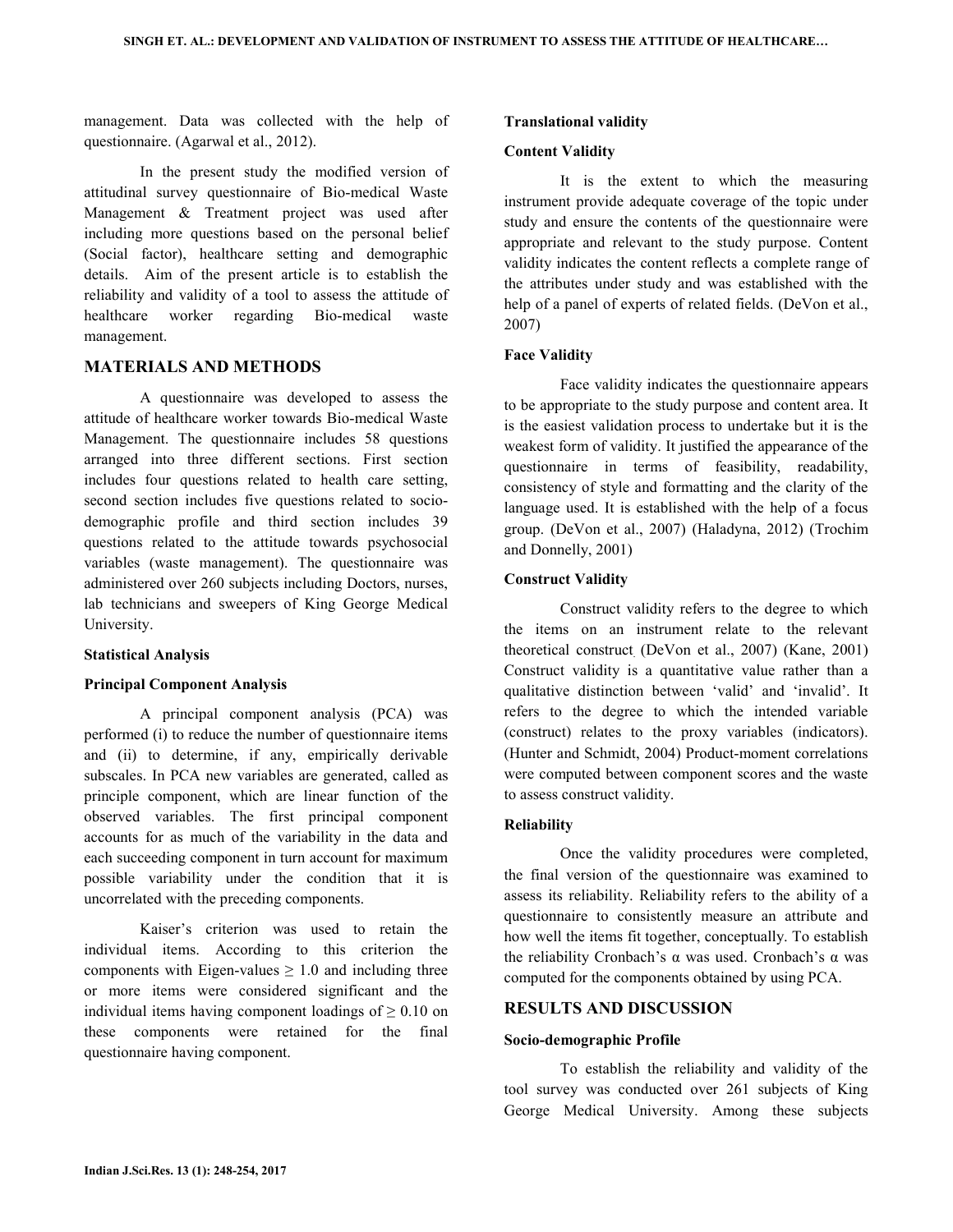maximum were female (53%), most of the subjects were educated upto graduation (47.9%) and most were working as nurse (27.6%) (Table 1).

| Socio-demographic Profile        | <b>No. of Healthcare</b><br>worker (%) |
|----------------------------------|----------------------------------------|
| Gender                           |                                        |
| Male                             | 121 (46.4%)                            |
| Female                           | 140 (53.6%)                            |
| <b>Educational Qualification</b> |                                        |
| Illiterate                       | $6(2.3\%)$                             |
| Just Literate                    | $8(3.1\%)$                             |
| Middle School                    | 23 (8.8%)                              |
| High School/Intermediate         | 48 (18.4%)                             |
| Graduate                         | 125 (47.9%)                            |
| Post Graduate                    | 51 (19.5%)                             |
| <b>Designation</b>               |                                        |
| Doctor                           | 101(38.7%)                             |
| Nurse                            | 72 (27.6%)                             |
| Paramedical Staff                | 88 (33.7%)                             |

**Table 1: Socio-demographic Profile**

## **Transitional Validity**

## **Content Validity**

 To assess content validity, environmental consultant for Healthcare Sector from the World Health Organization (Geneva, Switzerland) reviewed the questionnaire to ensure relevance and clarity of the items. An expert panel of healthcare professional includes radiation oncologist, surgeon, statistician, rheumatologist and one from community medicine and public health department was formed. All the healthcare professionals are actively working in the field of bio-medical waste management. On the suggestions of experts one question related to social factor and one question related to vaccination status is included. The expert panels confirmed that all of the areas pertinent to the waste management were sampled.

## **Face validity**

 A healthcare personnel focus group was conducted to establish the face validity of the questionnaire. The focus group for face validity includes of King George's Medical University. Feedback from the focus groups consisted of doctors, staff nurses and paramedical staff identifying ambiguous items and suggesting additional items. Items were reworded to eliminate ambiguous phrasing. For instance, the word "garbage" was replaced with "waste" and question "Are

you vaccinated against Hepatitis B" was shifted from section C to section B.

#### **Principal Component Analysis**

 Principal component analysis was performed over 39 items related to psychosocial variables. The 7 components, having Eigen-value  $\geq 1.0$ , were extracted (table 2) which was also suggested by Scree plot (Fig. 1). Using Kaiser's criteria a 6-component solution suggested containing three or more items which adequately represent the data in a meaningful way (table 3). The 6 component solution was accepted because it didn't eliminate items in this preliminary analysis and ensured that several different dimensions of questionnaire were still captured. These 6 components explain 71% of the variation in waste management, and each includes 3 or more items (table: 3).





The reliability is obtained using Cronbach's  $\alpha$ coefficient. Validity is obtained using correlation between waste and factor scores. The results are represented in the Table 4.

 The reliability coefficients are obtain as 0.802 or less and validity coefficients are 0.759 or less thus it can be said that questionnaire is valid as well as reliable.

The validity coefficient shows that the highest validity (0.759) was obtained for factor 1 which contains nine questions while the minimum validity (0.671) was obtained for factor 6 containing four questions. The Validity coefficient for factor 2, containing ten items was obtained 0.713, for factor 3, containing eight items was obtained 0.690, for factor 4, containing four items was obtained 0.721 and for factor 5, containing three items was obtained 0.623 which shows all that the questionnaire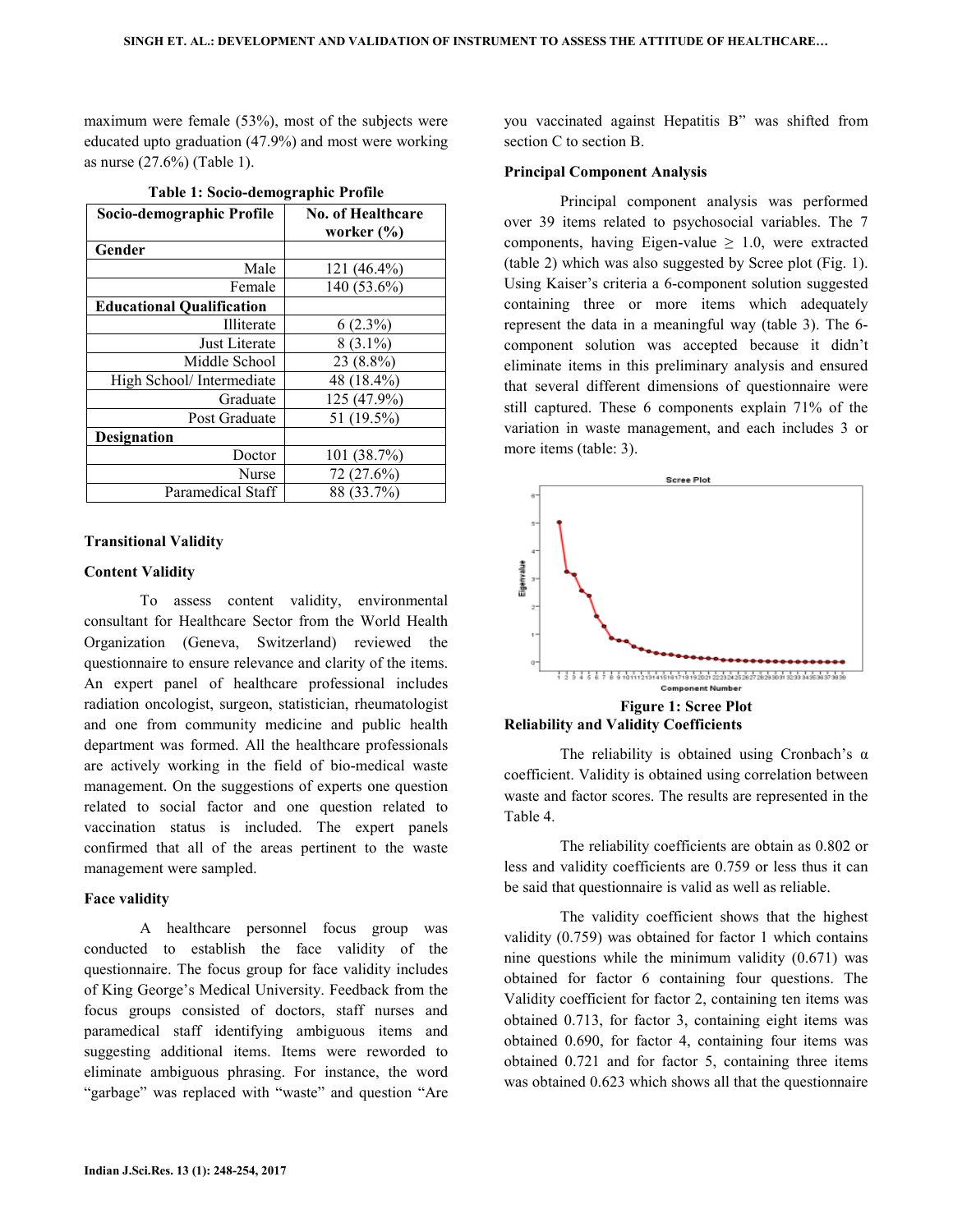is suitable for the assessment of attitude of healthcare worker regarding bio-medical waste management.

focus group addressed the instrument can be considered as valid as well as reliable.

 Combining with the content validity of the expert group, the face validity of the healthcare personnel

|                | <b>Variance Explained</b> |               |              |           | <b>Variance Explained</b> |                    |                             |  |
|----------------|---------------------------|---------------|--------------|-----------|---------------------------|--------------------|-----------------------------|--|
| Component      | <b>Total</b>              | % of Variance | Cumulative % | Component | <b>Total</b>              | $%$ of<br>Variance | Cumulative<br>$\frac{0}{0}$ |  |
|                | 5.027                     | 19.911        | 19.911       | 21        | 0.132                     | 0.523              | 98.080                      |  |
| $\overline{2}$ | 3.246                     | 12.854        | 32.765       | 22        | 0.114                     | 0.452              | 98.533                      |  |
| 3              | 3.141                     | 12.441        | 45.206       | 23        | 0.069                     | 0.273              | 98.806                      |  |
| $\overline{4}$ | 2.563                     | 10.151        | 55.357       | 24        | 0.062                     | 0.247              | 99.053                      |  |
| 5              | 2.383                     | 9.437         | 64.794       | 25        | 0.058                     | 0.231              | 99.284                      |  |
| 6              | 1.644                     | 6.510         | 71.304       | 26        | 0.041                     | 0.161              | 99.445                      |  |
| $\overline{7}$ | 1.283                     | 5.081         | 76.385       | 27        | 0.037                     | 0.145              | 99.590                      |  |
| 8              | 0.857                     | 3.395         | 79.780       | 28        | 0.030                     | 0.119              | 99.709                      |  |
| 9              | 0.771                     | 3.053         | 82.832       | 29        | 0.022                     | 0.089              | 99.798                      |  |
| 10             | 0.746                     | 2.956         | 85.788       | 30        | 0.018                     | 0.073              | 99.871                      |  |
| 11             | 0.554                     | 2.196         | 87.984       | 31        | 0.010                     | 0.039              | 99.910                      |  |
| 12             | 0.463                     | 1.833         | 89.817       | 32        | 0.007                     | 0.028              | 99.939                      |  |
| 13             | 0.382                     | 1.513         | 91.330       | 33        | 0.005                     | 0.022              | 99.960                      |  |
| 14             | 0.320                     | 1.267         | 92.597       | 34        | 0.004                     | 0.015              | 99.975                      |  |
| 15             | 0.283                     | 1.119         | 93.716       | 35        | 0.003                     | 0.012              | 99.987                      |  |
| 16             | 0.263                     | 1.043         | 94.759       | 36        | 0.002                     | 0.008              | 99.995                      |  |
| 17             | 0.216                     | 0.855         | 95.614       | 37        | 0.001                     | 0.003              | 99.998                      |  |
| 18             | 0.186                     | 0.735         | 96.349       | 38        | 0.000                     | 0.001              | 100.000                     |  |
| 19             | 0.167                     | 0.663         | 97.012       | 39        | 0.000                     | 0.000              | 100.000                     |  |
| 20             | 0.138                     | 0.546         | 97.557       |           |                           |                    |                             |  |

# **Table: 2 Component Extraction**

|  | <b>Table: 3 Component Loadings</b> |  |
|--|------------------------------------|--|
|--|------------------------------------|--|

|                                                                                                          |       | <b>Factors</b> |       |       |       |       |
|----------------------------------------------------------------------------------------------------------|-------|----------------|-------|-------|-------|-------|
| <b>Components and variables</b>                                                                          | 1     | $\mathbf{2}$   | 3     | 4     | 5     | 6     |
| <b>Factor 1</b>                                                                                          |       |                |       |       |       |       |
| SFPC17: Do you perceive that the segregation at the point of                                             | 0.796 | 0.393          | 0.219 | 0.013 | 0.515 | 0.194 |
| generation is not an extra burden on your existing work load?                                            |       |                |       |       |       |       |
| FCC39: While you see pus soaked cotton near patient's bed if the                                         |       |                |       |       |       |       |
| bed side dustbin is not available, then also do you dispose off the                                      | 0.721 | 0.089          | 0.417 | 0.149 | 0.403 | 0.009 |
| waste in its proper place?                                                                               |       |                |       |       |       |       |
| SFPC16: Would you like to attend training programme on hospital                                          | 0.695 | 0.019          | 0.108 | 0.002 | 0.073 | 0.122 |
| waste management?                                                                                        |       |                |       |       |       |       |
| SFRC12: When you see someone throwing waste here and there, do<br>you tell/ explain people not to do so? | 0.456 | 0.034          | 0.275 | 0.158 | 0.066 | 0.196 |
| HBC3: Do you yourself take time out to dispose off the waste                                             |       |                |       |       |       |       |
| everyday?                                                                                                |       | 0.218          | 0.133 | 0.443 | 0.155 | 0.122 |
| AFC20: Do you feel irritated while seeing waste here and there?                                          |       | 0.036          | 0.434 | 0.229 | 0.092 | 0.201 |
| FCC37: We have modern infrastructure and machinery for waste-                                            |       |                |       |       |       |       |
| disposal.                                                                                                |       | 0.121          | 0.167 | 0.054 | 0.033 | 0.024 |
| FCC36: Even if I have to walk some distance for throwing waste                                           |       |                |       |       |       |       |
| into dustbin, I do.                                                                                      | 0.384 | 0.111          | 0.013 | 0.015 | 0.033 | 0.059 |
| HBC1: Do you throw the garbage in dustbin only?                                                          | 0.375 | 0.006          | 0.006 | 0.028 | 0.024 | 0.017 |
| Factor 2                                                                                                 |       |                |       |       |       |       |
| INC30: Will you like to spend some of your income for the disposal                                       | 0.267 | 0.832          | 0.066 | 0.333 | 0.073 | 0.366 |
| of waste?                                                                                                |       |                |       |       |       |       |
| AFC21: Do you feel angry when someone throws waste here and                                              |       | 0.646          | 0.128 | 0.215 | 0.286 | 0.057 |
| there?                                                                                                   |       |                |       |       |       |       |
| SFRC15: Do you feel that by segregating the<br>different types of                                        | 0.051 | 0.907          | 0.371 | 0.765 | 0.550 | 0.187 |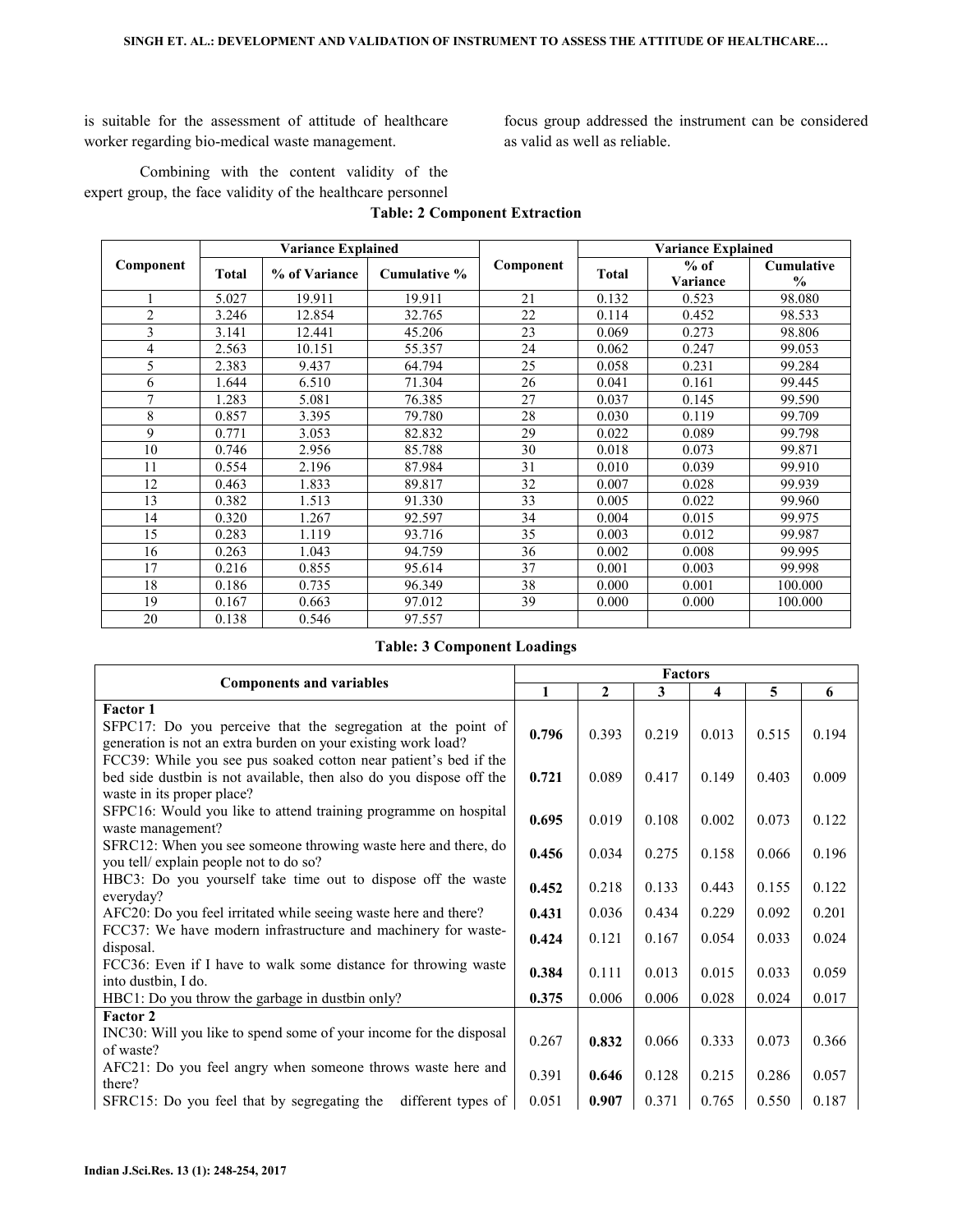| waste, we can again use them by recycling them?                        |       |       |       |       |       |       |
|------------------------------------------------------------------------|-------|-------|-------|-------|-------|-------|
| SFRC11: Do you clean your workplace or disposing the waste on          | 0.378 | 0.565 | 0.224 | 0.065 | 0.234 | 0.351 |
| your own?                                                              |       |       |       |       |       |       |
| MOC26: Do you feel that this widespread waste can make you             | 0.064 | 0.193 | 0.028 | 0.064 | 0.062 | 0.027 |
| sick?                                                                  |       |       |       |       |       |       |
| AFC23: Do you feel irritated by seeing people spiting on wall?         | 0.215 | 0.323 | 0.029 | 0.006 | 0.033 | 0.269 |
| HBC5: Do you properly dispose off the groundnut shell or peels         | 0.372 | 0.528 | 0.500 | 0.379 | 0.364 | 0.348 |
| while walking on the road?                                             |       |       |       |       |       |       |
| INC33: Should we use such kind of things that do not produce           | 0.061 | 0.210 | 0.191 | 0.149 | 0.099 | 0.021 |
| much garbage?                                                          |       |       |       |       |       |       |
| SFPC18: Do you feel that you have sufficient knowledge of              | 0.205 | 0.206 | 0.050 | 0.022 | 0.133 | 0.158 |
| Biomedical waste management?                                           |       |       |       |       |       |       |
| INC34: Should we cooperate with the government in its cleanliness      | 0.089 | 0.127 | 0.017 | 0.042 | 0.021 | 0.003 |
| activities?                                                            |       |       |       |       |       |       |
| Factor 3                                                               |       |       |       |       |       |       |
| HBC4: Do you throw divide the waste into two different Parts so        | 0.534 | 0.068 | 0.981 | 0.451 | 0.157 | 0.537 |
| that the recyclable products could be used?                            |       |       |       |       |       |       |
| MOC29: Does the hospital waste affects our life cycle?                 | 0.249 | 0.197 | 0.518 | 0.144 | 0.081 | 0.351 |
| HBC2: Do you like to properly dispose off the waste produced even      | 0.029 |       |       |       | 0.094 | 0.026 |
| while pre occupied to other important works?                           |       | 0.104 | 0.337 | 0.033 |       |       |
| SFPC19: Waste management is team work, no single class of              | 0.090 | 0.178 |       | 0.478 |       |       |
| people is responsible for safe management.                             |       |       | 0.598 |       | 0.230 | 0.168 |
| SFNC7: Does the proper disposal of hospital waste improve the          |       |       |       |       |       |       |
| image of Hospital?                                                     | 0.046 | 0.117 | 0.178 | 0.034 | 0.019 | 0.079 |
| MOC27: Do you feel that the reasons behind infectious diseases are     |       |       |       |       |       |       |
| improper disposal of waste?                                            | 0.033 | 0.196 | 0.219 | 0.042 | 0.117 | 0.018 |
| SFNC6: Is proper disposal of hospital waste responsibility of us all?  | 0.061 | 0.008 | 0.130 | 0.118 | 0.050 | 0.113 |
| SFNC8: Should the habit of proper disposal of waste be inculcated      |       |       |       |       |       |       |
| right from the childhood                                               | 0.026 | 0.039 | 0.147 | 0.028 | 0.023 | 0.012 |
| Factor 4                                                               |       |       |       |       |       |       |
| MOC28: Does the foul smell from Hospital waste makes you               |       |       |       |       |       |       |
| bother?                                                                | 0.327 | 0.204 | 0.363 | 0.701 | 0.305 | 0.284 |
| AFC22: Do you like to pass your time at a clean and tidy place?        | 0.041 | 0.007 | 0.112 | 0.157 | 0.050 | 0.036 |
| INC31: Do you think that with the proper availabilities of dustbins    |       |       |       |       |       |       |
| and other facilities for disposal of waste, we will be able to dispose | 0.025 | 0.089 | 0.093 | 0.177 | 0.075 | 0.149 |
| waste properly?                                                        |       |       |       |       |       |       |
| SFRC14:                                                                |       |       |       |       |       |       |
| Is the expenditure incurred on proper disposal of waste necessary?     | 0.010 | 0.017 | 0.284 | 0.301 | 0.024 | 0.111 |
| Factor 5                                                               |       |       |       |       |       |       |
| SFNC9: Do you feel that the improper disposal of the Hospital          |       |       |       |       |       |       |
| waste should be a cognizable offence?                                  | 0.176 | 0.007 | 0.101 | 0.314 | 0.916 | 0.344 |
| SFNC10: Do you think that the inappropriate disposal of hospital       |       |       |       |       |       |       |
| waste is a social evil?                                                | 0.015 | 0.046 | 0.034 | 0.074 | 0.212 | 0.036 |
| FCC38: If Hospital administration does not make proper                 |       |       |       |       |       |       |
| arrangements for waste disposal, do you do it on your own.             | 0.274 | 0.135 | 0.008 | 0.308 | 0.423 | 0.287 |
| Factor 6                                                               |       |       |       |       |       |       |
| MOC25: Are you concerned with the problem of improper waste            |       |       |       |       |       |       |
| disposal?                                                              | 0.050 | 0.030 | 0.019 | 0.095 | 0.015 | 0.246 |
| FCC35: Do you feel that the Biomedical waste disposal                  | 0.023 |       |       |       |       |       |
| facility in your Hospital is satisfactory?                             |       | 0.073 | 0.106 | 0.020 | 0.049 | 0.285 |
| INC32: Should we create awareness against the problem caused by        |       |       |       |       |       |       |
| improper waste disposal?                                               |       | 0.075 | 0.079 | 0.103 | 0.004 | 0.164 |
| SFRC13: Do you motivate others to dispose off the waste properly       | 0.022 |       |       |       |       |       |
| every where?                                                           |       | 0.103 | 0.127 | 0.018 | 0.152 | 0.158 |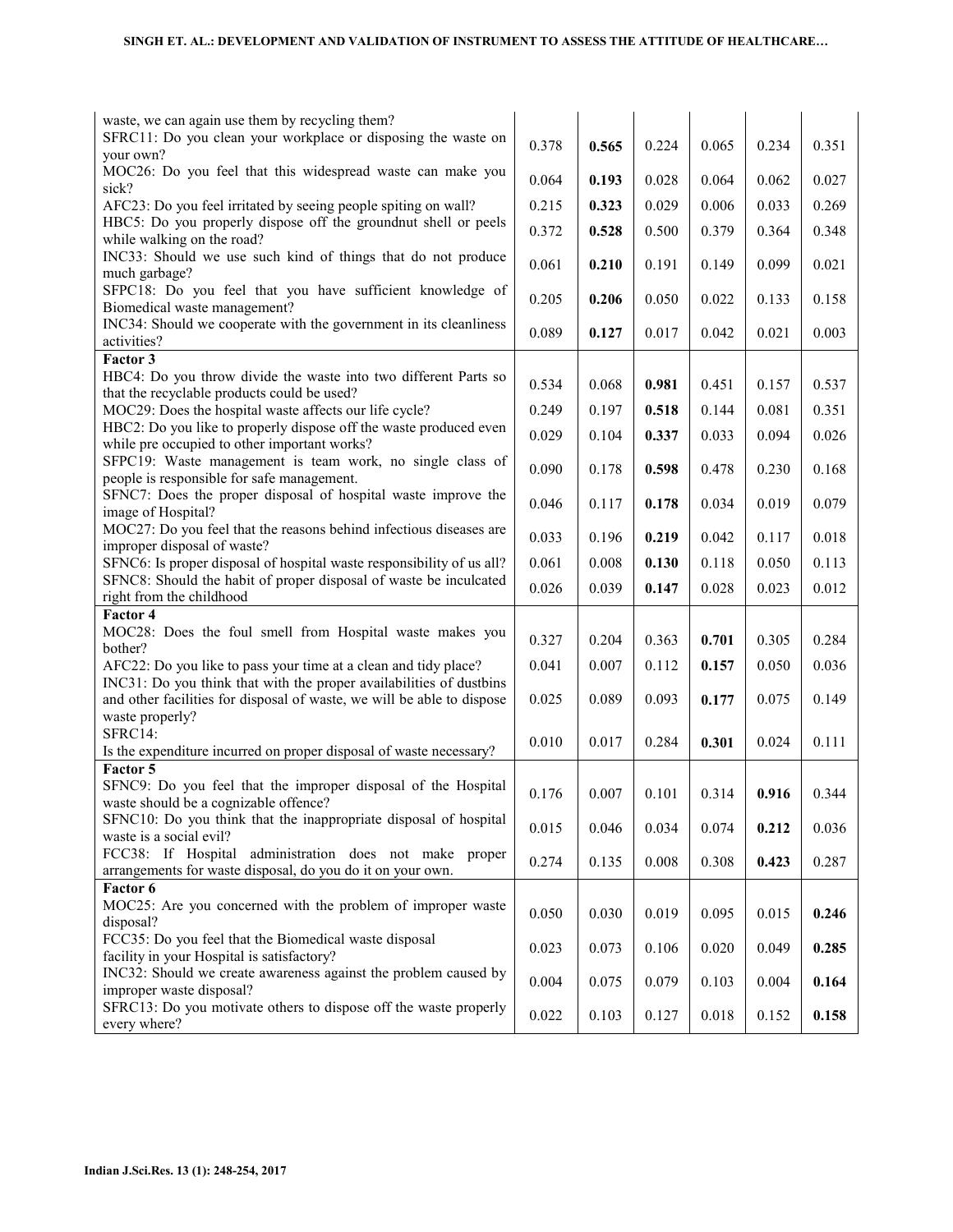| Factor   | Reliability (Cronbach's $\alpha$ ) | Validity |
|----------|------------------------------------|----------|
| Factor 1 | 0.802                              | 0.759    |
| Factor 2 | 0.763                              | 0.713    |
| Factor 3 | 0.645                              | 0.690    |
| Factor 4 | 0.667                              | 0.721    |
| Factor 5 | 0.602                              | 0.623    |
| Factor 6 | 0.554                              | 0.671    |

# **Table: 4 Represents the reliability & the validity coefficients**

| Table 5: Published studies based on questionnaires used to assess different aspects of Bio-medical waste management |  |  |  |
|---------------------------------------------------------------------------------------------------------------------|--|--|--|
|---------------------------------------------------------------------------------------------------------------------|--|--|--|

| <b>References</b>         | <b>Survey description</b>                                                                                         | <b>Questionnaire description</b>                                                                                                                                                                                                                                                                                                                                                                                                                                   |
|---------------------------|-------------------------------------------------------------------------------------------------------------------|--------------------------------------------------------------------------------------------------------------------------------------------------------------------------------------------------------------------------------------------------------------------------------------------------------------------------------------------------------------------------------------------------------------------------------------------------------------------|
| Al-Hadlaq et<br>al., 2013 | Bio-medical waste handling<br>and management                                                                      | Two different set of questionnaire were prepared. The main<br>questionnaire was developed for medical stuff (doctors, nurses,<br>laboratory technicians) and the second one to the hospital<br>administration. The questionnaire aimed at gathering information<br>about the generation, segregation, collection, internal and external<br>storage, transportation, treatment and disposal of medical waste<br>in government and private hospitals in Riyadh city. |
| Radha R,<br>2012          | Knowledge,<br>attitude<br>and<br>practices of the health care<br>regarding<br>workers<br>the<br>management of BMW | The questionnaire consisted of 10 questions to assess the<br>knowledge having yes/no/not sure responses, 4 questions on<br>attitude having agree/disagree/no comment as responses and 6<br>questions on practices having yes/ no responses.                                                                                                                                                                                                                        |
| Momin R,<br>2010          | Knowledge,<br>attitude<br>and<br>practice of bio-medical waste<br>management amongst staff                        | The questionnaire consists of two sections. Section I includes 6<br>questions related to socio-demographic data and Section II<br>includes 21 questions related to waste management policy, waste<br>management practices, employee education and<br>attitude<br>assessment.                                                                                                                                                                                       |
| ASA Khalaf,<br>2009       | Waste management practices                                                                                        | The questionnaire aimed at gathering<br>information about the generation, segregation, collection, internal<br>and external storage, transportation, treatment and disposal of<br>medical waste, and also focusing on general cleaning in Jenin<br>hospitals.                                                                                                                                                                                                      |

# **The Attitudinal Questionnaire**

 The attitudinal questionnaire consisted of 3 sections.

**Section A:** included Healthcare setting details (3 items) i.e. name of hospital, type of hospital (government/private) and number of beds,

**Section B**: included demographic data (7 items) i.e. age, sex, designation, educational qualification, waste generated at workplace and vaccination status.

**Section C:** included psychosocial variables (39 items) i.e. habit, motivation, facilitating conditions, social factors and perceived consequences.

 Items used to measure each of psychosocial variables were quantified on a 5 point Likert scale in which the subject would specify levels of agreement (never, sometimes, occasionally, mostly and always). Those with scores 5 had a high intention for proper waste disposal and those with score 1 had low intention. The questionnaire was made in the local Hindi language and later on translated in English.

 Several studies were found where data is collected with the help of questionnaire so we can say that the questionnaire is the building blocks of the research work but the validation process of questionnaire is not elucidated profoundly. It is important to develop a valid and reliable tool before starting study. Table 5 shows